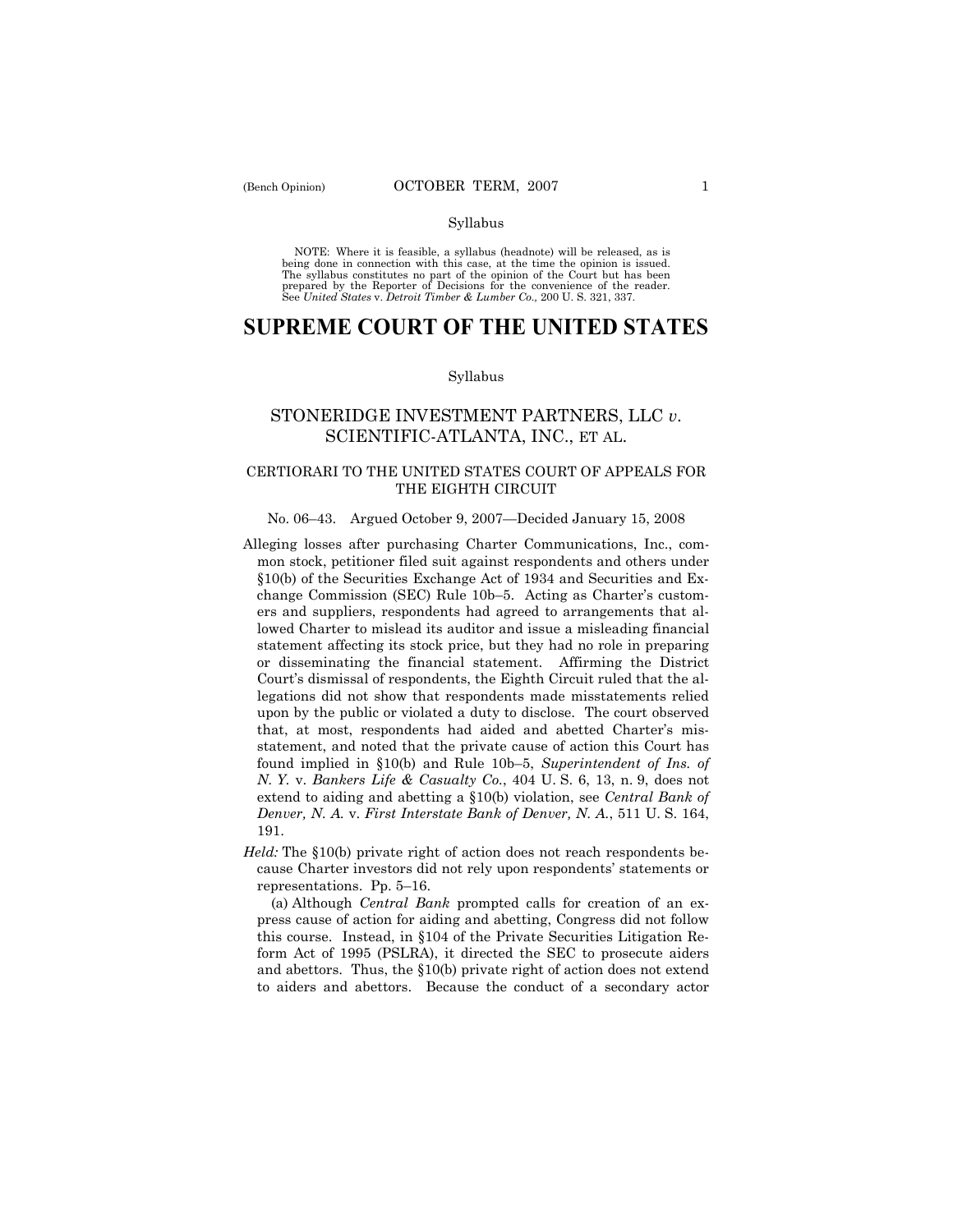## 2 STONERIDGE INVESTMENT PARTNERS, LLC *v.* SCIENTIFIC-ATLANTA, INC. Syllabus

must therefore satisfy each of the elements or preconditions for §10(b) liability, the plaintiff must prove, as here relevant, reliance upon a material misrepresentation or omission by the defendant. Pp. 5–7.

 (b) The Court has found a rebuttable presumption of reliance in two circumstances. First, if there is an omission of a material fact by one with a duty to disclose, the investor to whom the duty was owed need not provide specific proof of reliance. *Affiliated Ute Citizens of Utah* v. *United States*, 406 U. S. 128, 153–154. Second, under the fraud-on-the-market doctrine, reliance is presumed when the statements at issue become public. Neither presumption applies here: Respondents had no duty to disclose; and their deceptive acts were not communicated to the investing public during the relevant times. Petitioner, as a result, cannot show reliance upon any of respondents' actions except in an indirect chain that is too remote for liability. P. 8.

 (c) Petitioner's reference to so-called "scheme liability" does not, absent a public statement, answer the objection that petitioner did not in fact rely upon respondents' deceptive conduct. Were the Court to adopt petitioner's concept of reliance—*i.e.,* that in an efficient market investors rely not only upon the public statements relating to a security but also upon the transactions those statements reflect—the implied cause of action would reach the whole marketplace in which the issuing company does business. There is no authority for this rule. Reliance is tied to causation, leading to the inquiry whether respondents' deceptive acts were immediate or remote to the injury. Those acts, which were not disclosed to the investing public, are too remote to satisfy the reliance requirement. It was Charter, not respondents, that misled its auditor and filed fraudulent financial statements; nothing respondents did made it necessary or inevitable for Charter to record the transactions as it did. The Court's precedents counsel against petitioner's attempt to extend the §10(b) private cause of action beyond the securities markets into the realm of ordinary business operations, which are governed, for the most part, by state law. See, *e.g., Marine Bank* v. *Weaver*, 455 U. S. 551, 556. The argument that there could be a reliance finding if this were a common-law fraud action is answered by the fact that §10(b) does not incorporate common-law fraud into federal law, see, *e.g., SEC* v. *Zandford*, 535 U. S. 813, 820, and should not be interpreted to provide a private cause of action against the entire marketplace in which the issuing company operates, cf. *Blue Chip Stamps* v. *Manor Drug Stores*, 421 U. S. 723, 733, n. 5. Petitioner's theory, moreover, would put an unsupportable interpretation on Congress' specific response to *Central Bank* in PSLRA §104 by, in substance, reviving the implied cause of